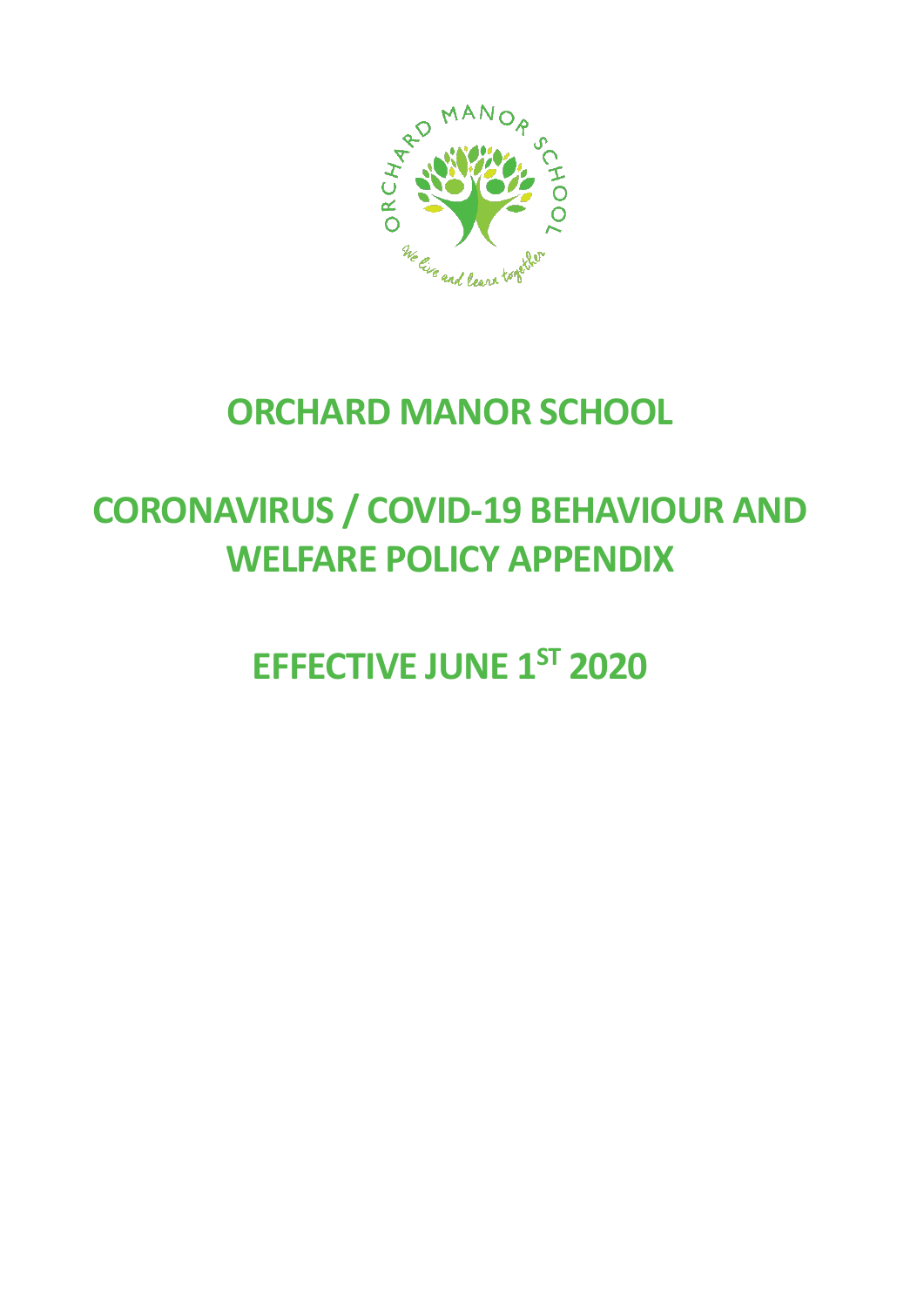For the duration of this pandemic, Orchard Manor School fully recognises the following:

- That this pandemic is a challenge to emotional wellbeing, resilience and mental health and that this could negatively affect behaviour.
- That the operational changes that are required to enable of school to function in a safe, socially distanced way at all times could potentially exacerbate / heighten student anxiety and have a negative effect on behaviour.
- That this pandemic has restricted the opportunities and resources usually deployed by the school to engage, motivate students and help them to self-regulate / manage their behaviour.
- That this pandemic has restricted all close physical contact strategies (contingent touch to; reassure, pacify, gain attention or encourage, to guide or when required the use of restrictive physical intervention) that staff need to deploy on occasions to either give positive / appropriate affirmation, or, when required, to safely manage escalating potentially dangerous situations.

The school also acknowledges that for the duration of this pandemic, it must operate on a temporary but necessary different basis to ensure:

- The ongoing safety and wellbeing of all students, staff, associated people and visitors to our school sites.
- That student behavioural needs are matched to the safest possible way to maximise each student's individual learning opportunities on a personalised basis and that this may mean learning is safer at home.

Temporary expectations include:

- Following altered routines for arrival and departure
- Following school instructions on hygiene, such as handwashing and sanitising
- Following instructions on who pupils can socialise with at school
- Moving around the school following specific instructions (for example, one-way systems, out of bounds areas, queuing, lunch routines)
- Expectations about sneezing, coughing, tissues and disposal ('catch it, bin it, kill it')
- Telling an adult if they are experiencing symptoms of coronavirus
- Rules about sharing any equipment or other items including drinking bottles
- Amended expectations about break and play times, including where children may or may not play
- Use of toilets and cloakroom facilities
- Clear rules about coughing or spitting at or towards any other person